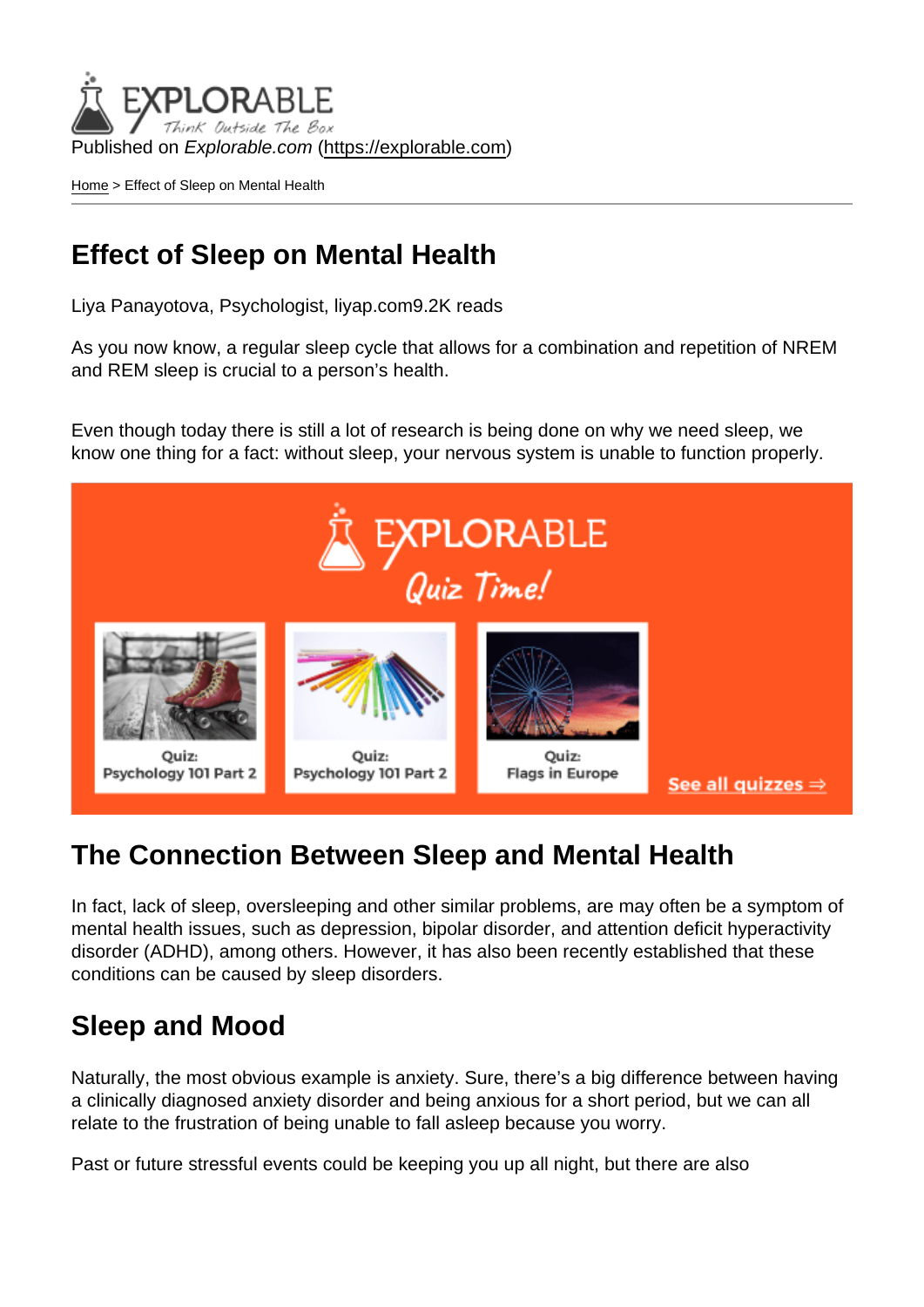consequences, to a sleepless night, that manifest the next day. On the other hand, we can all attest to the fact that after a hard, hectic day, a good night's sleep makes us feel relaxed and stronger, upon waking up.

Popular phrases like "The best advice is found on the pillow" or "I'll have to consult that with the pillow" or "Sleep on it", reference the positive outcome that resting can have on our decision-making and emotional intelligence. As you can see, your sleep and mood are closely related.

When there is a sleep disorder, the deep stages of sleep may be rather short, and people may, therefore, be easily awakened. Disturbances in the REM stage can also disrupt one's sleeping pattern. Some research suggests that that's the reason why we have nightmares or unsettling dreams.

Either way, this can easily result in almost no deep, restful sleep, which has a negative impact in our waking hours. The result could manifest as drowsiness, fatigue, impaired memory, and concentration, and yes - mood swings as well.

# **What Does Science Say?**

According to a study conducted by Harvard University, people who have reported high levels of stress and mental exhaustion, noticed an improvement in their overall mood, when they changed their sleep habits and increased their hours of sleep.

It's believed that sleep can give the brain a chance to exercise neuronal connections that otherwise might weaken from lack of activity. And when it comes to REM sleep, it's also been said that not only does it enhance learning abilities, but also contributes to a balanced emotional state.

### **What Can You Do?**

But you don't have to get too technical to understand that a lack of sleep can affect you on a psychological level. If you're not rested enough, you'll lack the necessary energy to responsibly handle daily activities, which might make you feel unaccomplished, and probably lonely too, since a bad mood and tiredness can make you avoid social interactions.

All in all, the relationship between sleep and mental health is more complex than this. That is why a lot of scientists are currently conducting research, to find out exactly how it all connects. Nonetheless, what we know so far is enough to put sleep as a priority in our lives.

## **An Everlasting Connection**

Good sleep is as important to mental health as mental health is to good sleep. Their relationship is intertwined and vital. It's no coincidence that the majority of people who have mental disorders suffer from sleeping problems, and vice versa - having a sleep-related problem can put you on the edge and seriously risk your mental and emotional well-being.